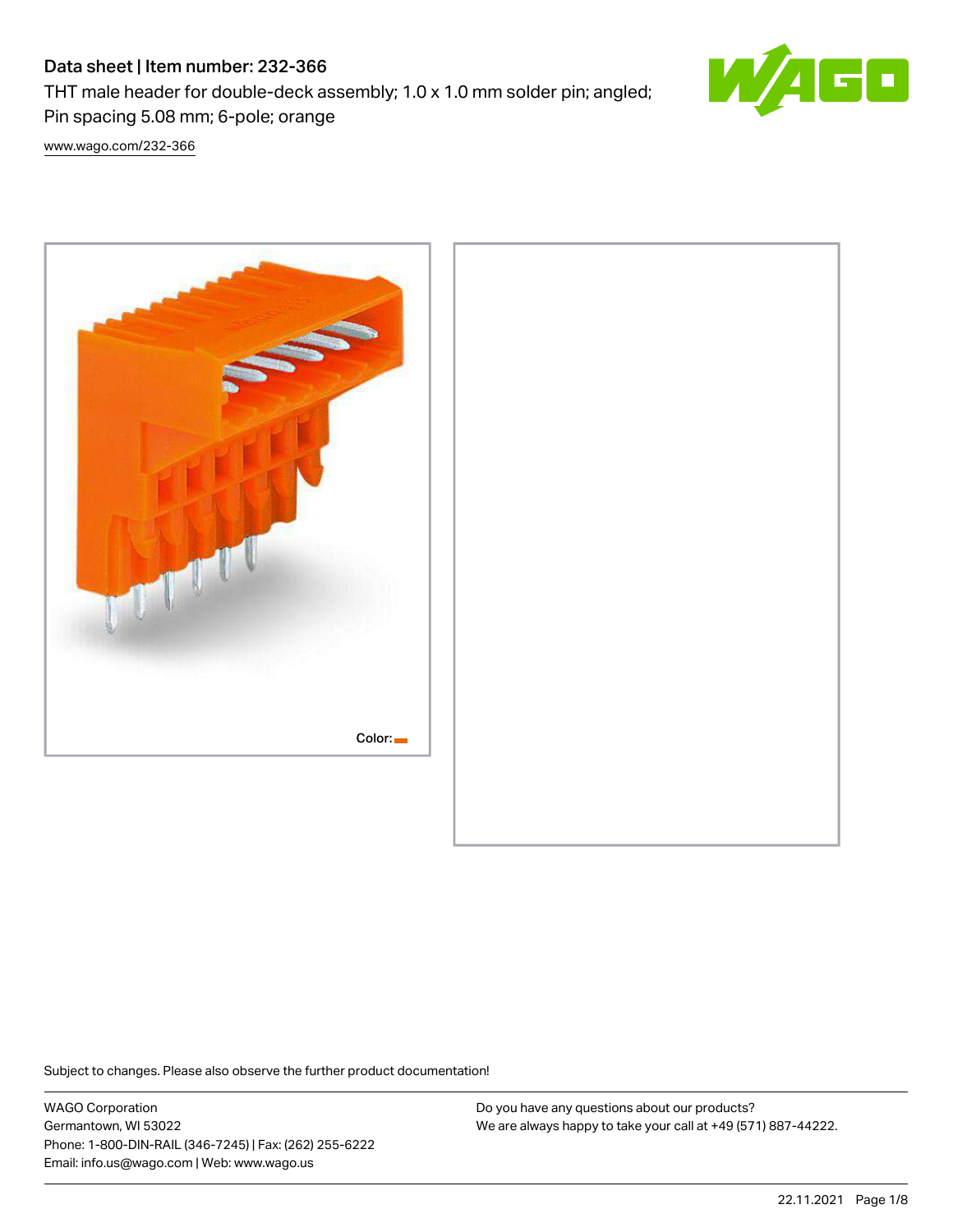

Dimensions in mm

Length = (pole no.  $-1$ ) x pin spacing + 8.2 mm

The solder pins of the "lower" male headers are in line.

The solder pins of the "lower" female headers are staggered by half a pin spacing.

#### Item description

- $\blacksquare$ Male headers for double-deck assembly provide high-density wiring for wire-to-board connections
- $\blacksquare$ Horizontal PCB mounting
- $\blacksquare$ Double-deck design allows male or female headers with angled solder pins to be placed on the lower deck
- $\blacksquare$ Coding option available

Subject to changes. Please also observe the further product documentation!

WAGO Corporation Germantown, WI 53022 Phone: 1-800-DIN-RAIL (346-7245) | Fax: (262) 255-6222 Email: info.us@wago.com | Web: www.wago.us

Do you have any questions about our products? We are always happy to take your call at +49 (571) 887-44222.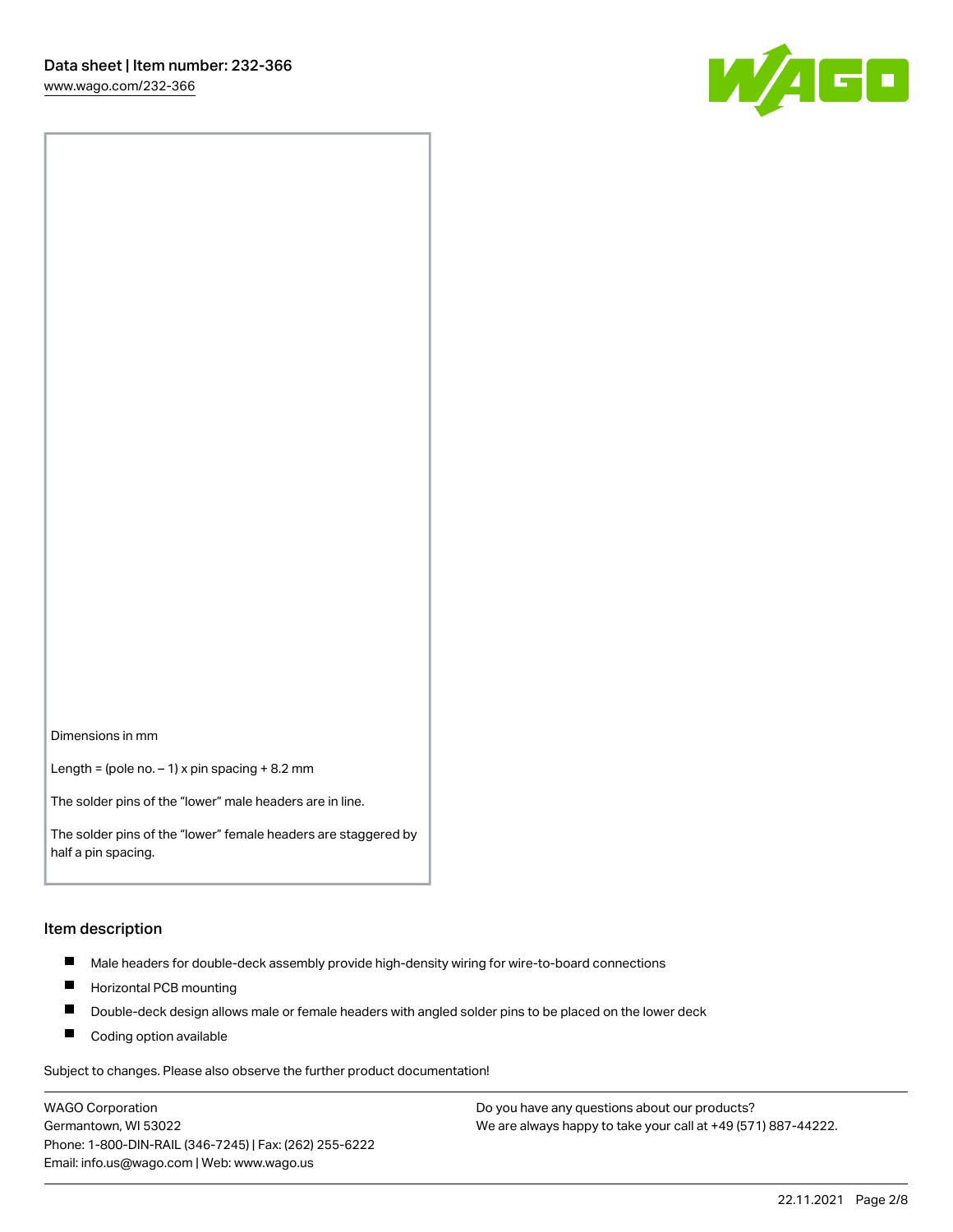

## Data Notes

| Safety information 1 | The MCS-MULTI CONNECTION SYSTEM includes connectors<br>without breaking capacity in accordance with DIN EN 61984. When<br>used as intended, these connectors must not be connected<br>/disconnected when live or under load. The circuit design should<br>ensure header pins, which can be touched, are not live when<br>unmated. |
|----------------------|-----------------------------------------------------------------------------------------------------------------------------------------------------------------------------------------------------------------------------------------------------------------------------------------------------------------------------------|
| Variants:            | Other pole numbers<br>Gold-plated or partially gold-plated contact surfaces<br>Other versions (or variants) can be requested from WAGO Sales or<br>configured at https://configurator.wago.com/                                                                                                                                   |

## Electrical data

## IEC Approvals

| Ratings per                 | IEC/EN 60664-1                                                        |
|-----------------------------|-----------------------------------------------------------------------|
| Rated voltage (III / 3)     | 320 V                                                                 |
| Rated surge voltage (III/3) | 4 <sub>k</sub> V                                                      |
| Rated voltage (III/2)       | 320 V                                                                 |
| Rated surge voltage (III/2) | 4 <sub>k</sub> V                                                      |
| Nominal voltage (II/2)      | 630 V                                                                 |
| Rated surge voltage (II/2)  | 4 <sub>k</sub> V                                                      |
| Rated current               | 12A                                                                   |
| Legend (ratings)            | $(III / 2)$ $\triangle$ Overvoltage category III / Pollution degree 2 |

# UL Approvals

| Approvals per                  | UL 1059 |
|--------------------------------|---------|
| Rated voltage UL (Use Group B) | 300 V   |
| Rated current UL (Use Group B) | 10 A    |
| Rated voltage UL (Use Group D) | 300 V   |
| Rated current UL (Use Group D) | 10 A    |

# Ratings per UL

| Rated voltage UL 1977 | 600 V |
|-----------------------|-------|
| Rated current UL 1977 | U A   |

Subject to changes. Please also observe the further product documentation!

| <b>WAGO Corporation</b>                                | Do you have any questions about our products?                 |
|--------------------------------------------------------|---------------------------------------------------------------|
| Germantown, WI 53022                                   | We are always happy to take your call at +49 (571) 887-44222. |
| Phone: 1-800-DIN-RAIL (346-7245)   Fax: (262) 255-6222 |                                                               |
| Email: info.us@wago.com   Web: www.wago.us             |                                                               |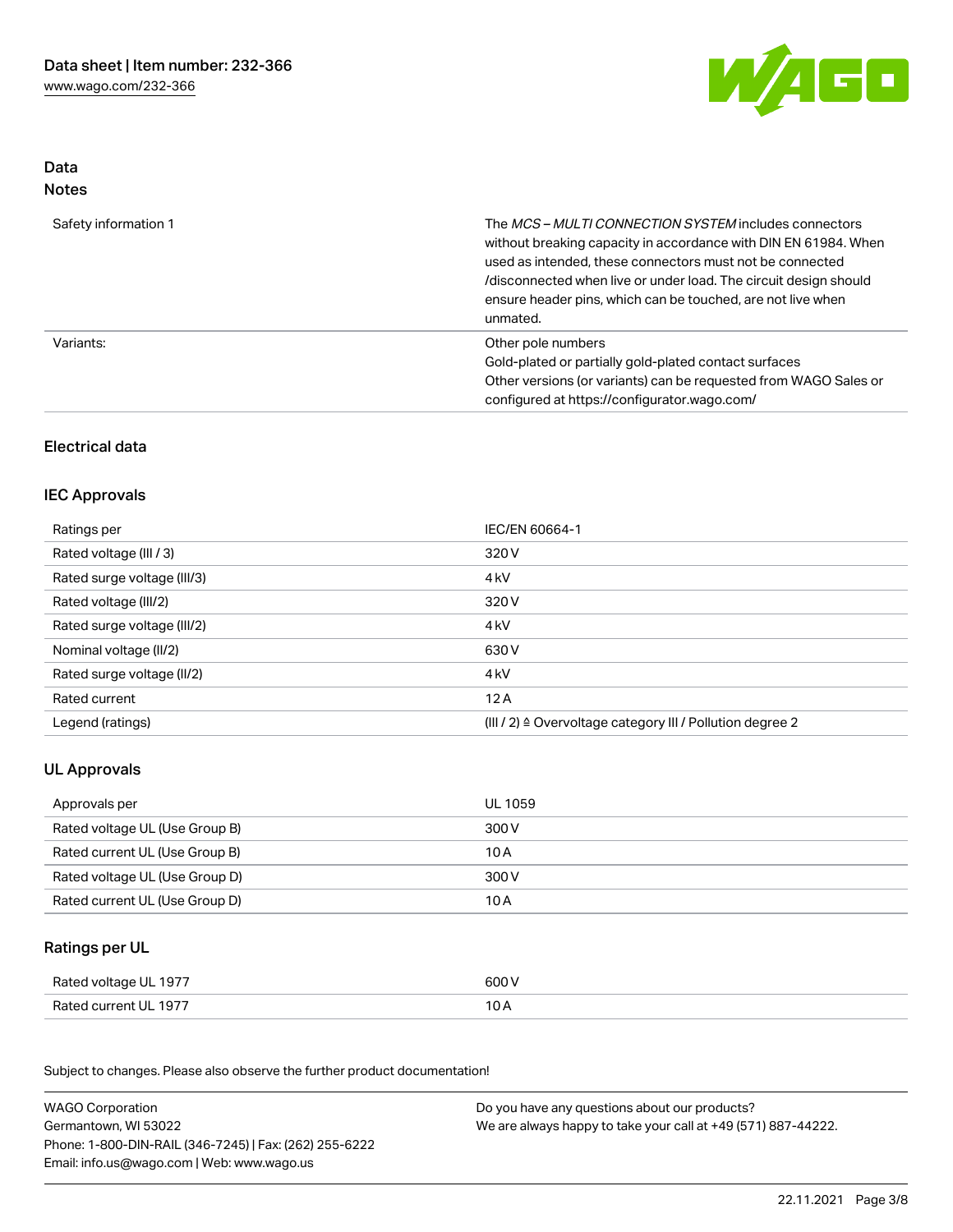# Data sheet | Item number: 232-366

[www.wago.com/232-366](http://www.wago.com/232-366)



## CSA Approvals

| Approvals per                   | CSA   |
|---------------------------------|-------|
| Rated voltage CSA (Use Group B) | 300 V |
| Rated current CSA (Use Group B) | 10 A  |
| Rated voltage CSA (Use Group D) | 300 V |
| Rated current CSA (Use Group D) | 10 A  |

## Connection data

| Total number of potentials |  |
|----------------------------|--|
| Number of connection types |  |
| Number of levels           |  |

#### Connection 1

| Number of poles |  |
|-----------------|--|
|                 |  |

# Physical data

| Pin spacing                          | 5.08 mm / 0.2 inch    |
|--------------------------------------|-----------------------|
| Width                                | 33.68 mm / 1.326 inch |
| Height                               | 31 mm / 1.22 inch     |
| Height from the surface              | 26 mm / 1.024 inch    |
| Depth                                | 17 mm / 0.669 inch    |
| Solder pin length                    | $5 \,\mathrm{mm}$     |
| Solder pin dimensions                | $1 \times 1$ mm       |
| Drilled hole diameter with tolerance | $1.4$ $(+0.1)$ mm     |

## Plug-in connection

| Contact type (pluggable connector) | Male header |
|------------------------------------|-------------|
| Connector (connection type)        | for PCB     |
| Mismating protection               | No          |
| Mating direction to the PCB        | 0°          |
| Locking of plug-in connection      | Without     |

## PCB contact

| PCB Contact            |                                          |
|------------------------|------------------------------------------|
| Solder pin arrangement | over the entire male connector (in-line) |

Subject to changes. Please also observe the further product documentation!

| <b>WAGO Corporation</b>                                | Do you have any questions about our products?                 |
|--------------------------------------------------------|---------------------------------------------------------------|
| Germantown, WI 53022                                   | We are always happy to take your call at +49 (571) 887-44222. |
| Phone: 1-800-DIN-RAIL (346-7245)   Fax: (262) 255-6222 |                                                               |
| Email: info.us@wago.com   Web: www.wago.us             |                                                               |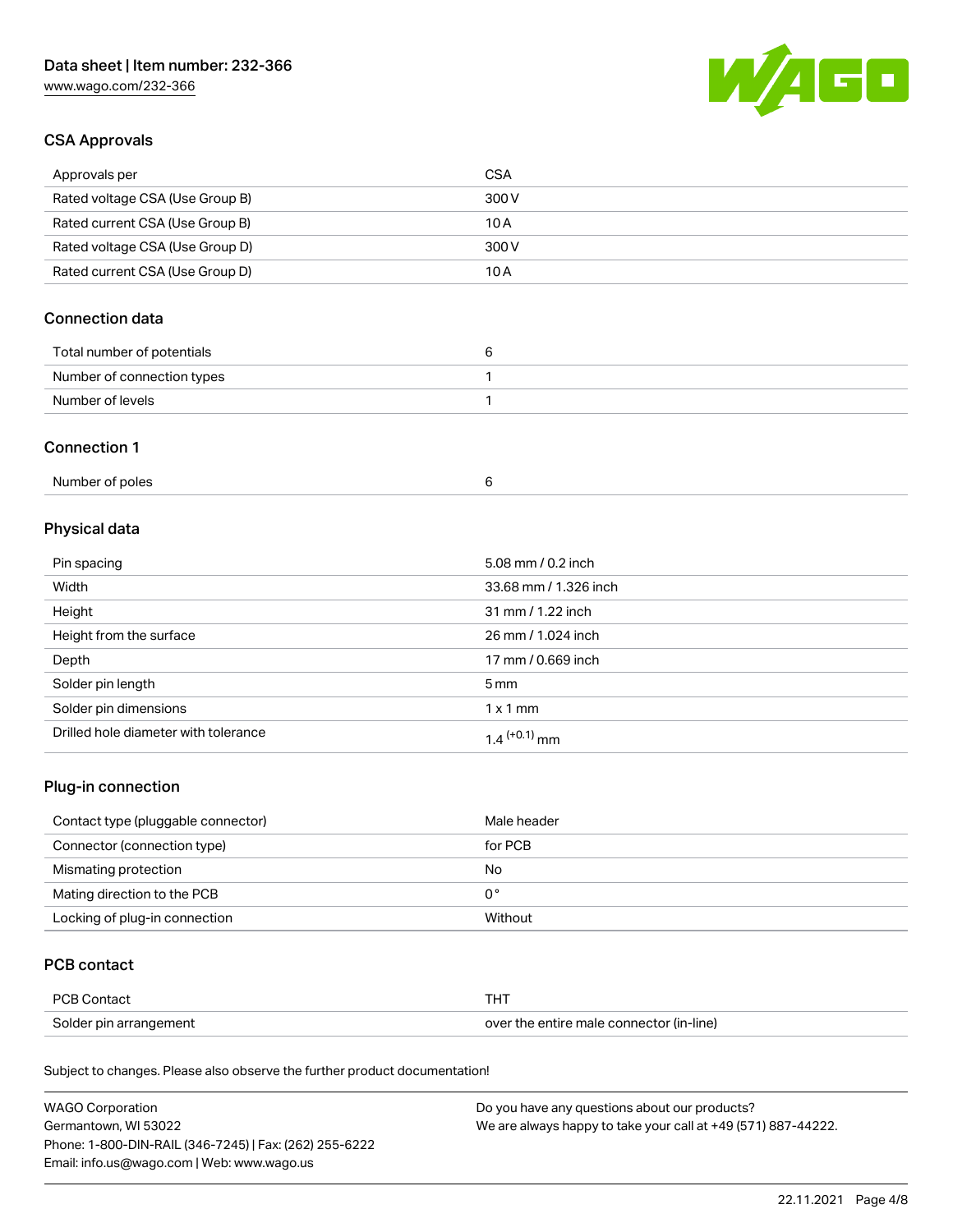Number of solder pins per potential 1



#### Material data

| Color                       | orange                                 |
|-----------------------------|----------------------------------------|
| Material group              |                                        |
| Insulation material         | Polyamide (PA66)                       |
| Flammability class per UL94 | V <sub>0</sub>                         |
| Contact material            | Electrolytic copper (E <sub>Cu</sub> ) |
| Contact plating             | tin-plated                             |
| Fire load                   | $0.138$ MJ                             |
| Weight                      | 6.6 g                                  |

## Environmental requirements

Limit temperature range  $-60... +100$  °C

## Commercial data

| Product Group         | 3 (Multi Conn. System) |
|-----------------------|------------------------|
| PU (SPU)              | 50 Stück               |
| Packaging type        | box                    |
| Country of origin     | PL                     |
| <b>GTIN</b>           | 4044918685597          |
| Customs tariff number | 8536694040             |

## Approvals / Certificates

#### Country specific Approvals

| Logo                | Approval                                     | <b>Additional Approval Text</b> | Certificate<br>name |
|---------------------|----------------------------------------------|---------------------------------|---------------------|
|                     | CВ<br>DEKRA Certification B.V.               | IEC 61984                       | NL-39756            |
| <b>VEMA</b><br>NEUR | <b>KEMA/KEUR</b><br>DEKRA Certification B.V. | EN 61984                        | 2190761.01          |

#### Ship Approvals

|      | <b>ABS</b> | -                               | 19-         |
|------|------------|---------------------------------|-------------|
| Logo | Approval   | <b>Additional Approval Text</b> | name        |
|      |            |                                 | ertificate. |

Subject to changes. Please also observe the further product documentation!

| WAGO Corporation                                       | Do you have any questions about our products?                 |
|--------------------------------------------------------|---------------------------------------------------------------|
| Germantown, WI 53022                                   | We are always happy to take your call at +49 (571) 887-44222. |
| Phone: 1-800-DIN-RAIL (346-7245)   Fax: (262) 255-6222 |                                                               |
| Email: info.us@wago.com   Web: www.wago.us             |                                                               |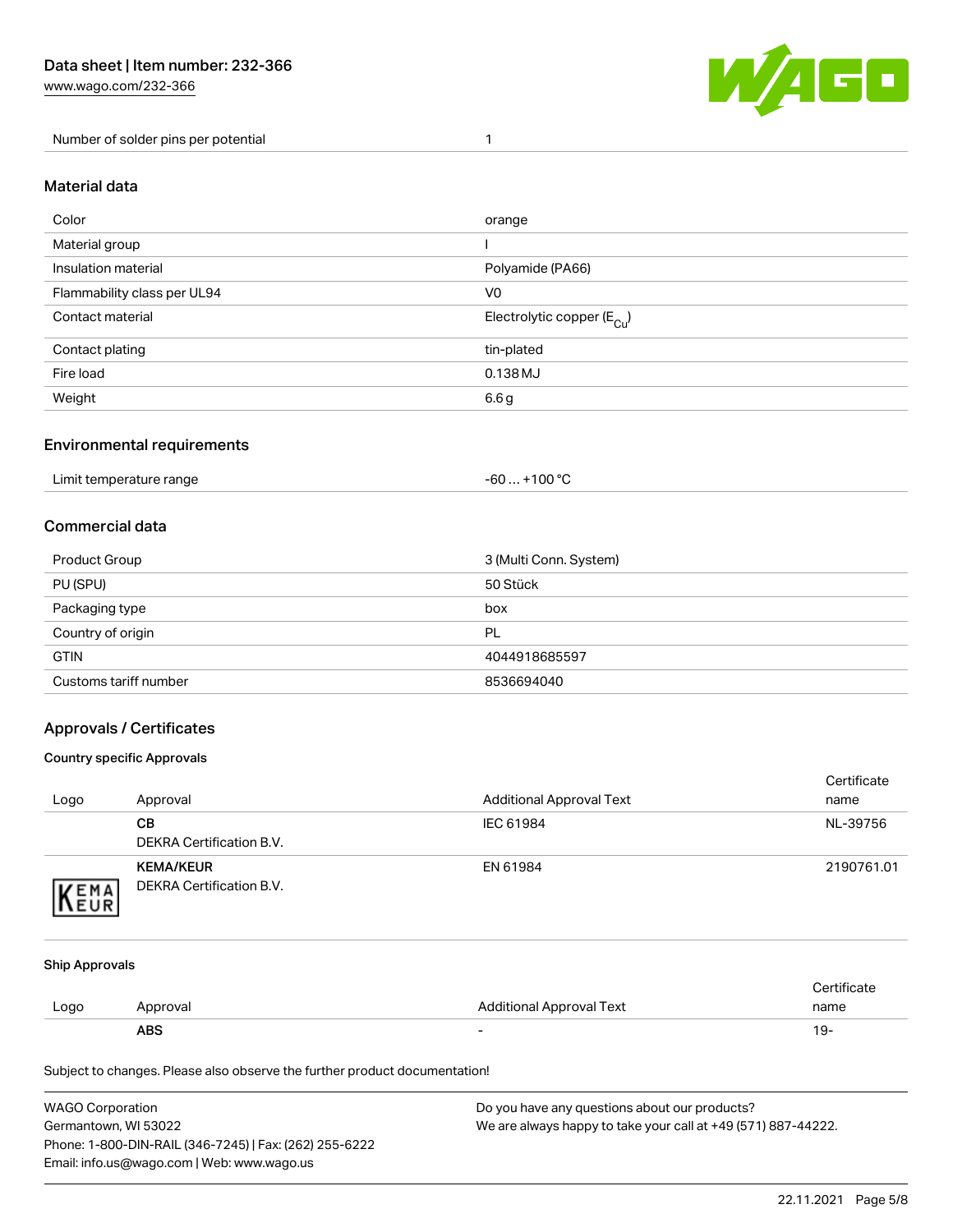

American Bureau of Shipping HG15869876-



PDA

| RIVER      |                                        |                          |               |
|------------|----------------------------------------|--------------------------|---------------|
|            | <b>DNV GL</b>                          | $\overline{\phantom{0}}$ | TAE000016Z    |
|            | Det Norske Veritas, Germanischer Lloyd |                          |               |
|            | <b>LR</b>                              | IEC 61984                | 96/20035 (E5) |
| THE APROVA | Lloyds Register                        |                          |               |

#### UL-Approvals

| Logo                  | Approval                             | <b>Additional Approval Text</b> | Certificate<br>name |
|-----------------------|--------------------------------------|---------------------------------|---------------------|
| $\boldsymbol{\theta}$ | UL<br>UL International Germany GmbH  | <b>UL 1977</b>                  | E45171              |
| J                     | UR<br>Underwriters Laboratories Inc. | <b>UL 1059</b>                  | E45172              |

## **Counterpart**

Item no.231-306/026-000 Female plug; 6-pole; 12 AWG max; pin spacing 5.08 mm; 1 conductor per pole; orange [www.wago.com/231-306/026-000](https://www.wago.com/231-306/026-000)

#### Optional accessories

| Coding            |                                                                                          |                      |
|-------------------|------------------------------------------------------------------------------------------|----------------------|
| Coding            |                                                                                          |                      |
| DE                | Item no.: 231-160<br>Coding pin; for coding lower male headers; push-in type; light gray | www.wago.com/231-160 |
| <b>CONTRACTOR</b> | Item no.: 231-129<br>Coding key; snap-on type; light gray                                | www.wago.com/231-129 |

# Downloads Documentation

#### Additional Information

Subject to changes. Please also observe the further product documentation!

WAGO Corporation Germantown, WI 53022 Phone: 1-800-DIN-RAIL (346-7245) | Fax: (262) 255-6222 Email: info.us@wago.com | Web: www.wago.us Do you have any questions about our products? We are always happy to take your call at +49 (571) 887-44222.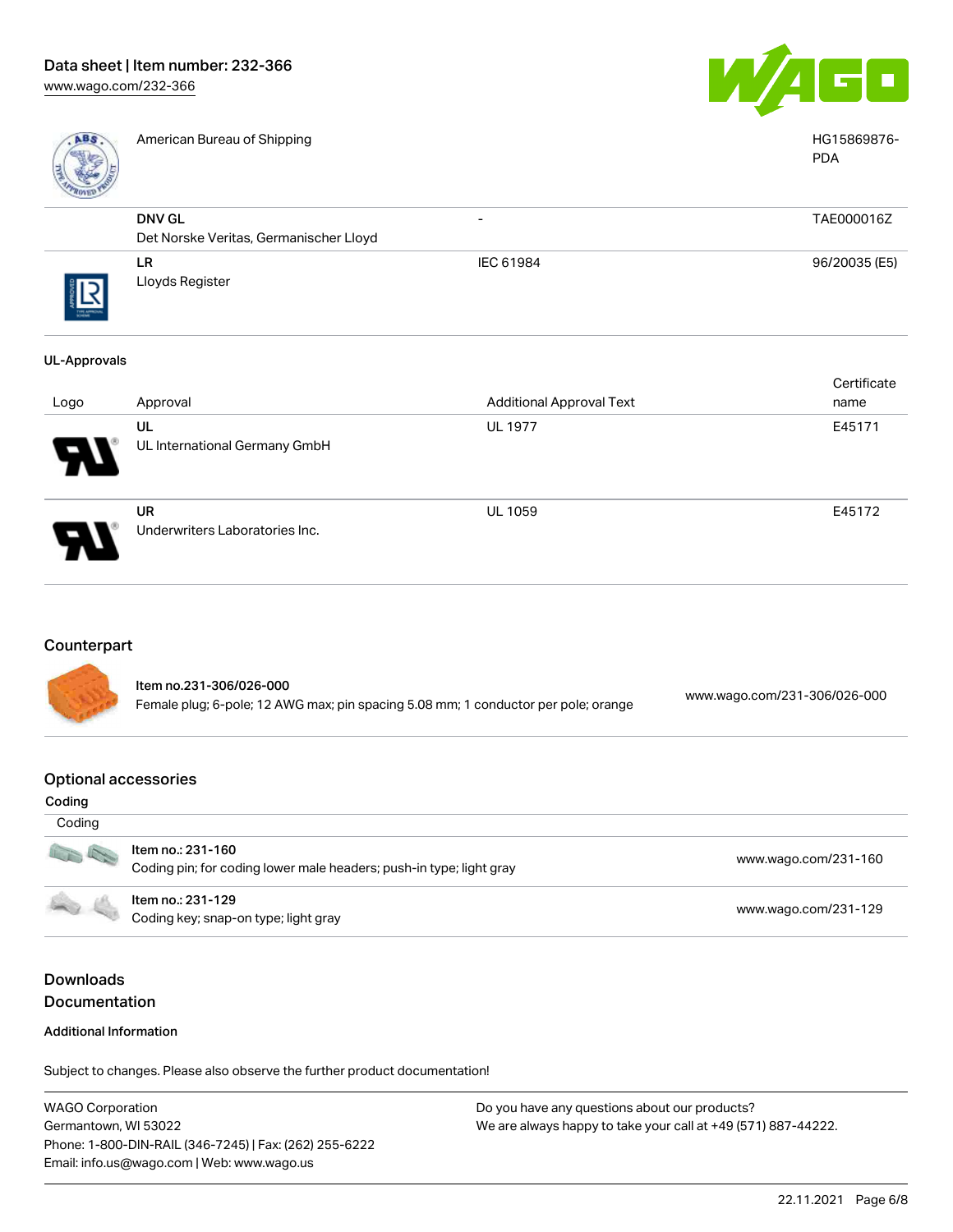

|  | Technical explanations | 2019 Apr 3 | pdf<br>2.0 MB | Download |
|--|------------------------|------------|---------------|----------|
|--|------------------------|------------|---------------|----------|

#### CAD files

| CAD data                  |            |          |
|---------------------------|------------|----------|
| 2D/3D Models 232-366      | <b>URL</b> | Download |
| CAE data                  |            |          |
| EPLAN Data Portal 232-366 | <b>URL</b> | Download |
| ZUKEN Portal 232-366      | <b>URL</b> | Download |
| <b>PCB Design</b>         |            |          |

| Symbol and Footprint 232-366                                                        | URL | Download |
|-------------------------------------------------------------------------------------|-----|----------|
| CAx data for your PCB design, consisting of "schematic symbols and PCB footprints", |     |          |
| allow easy integration of the WAGO component into your development environment.     |     |          |

#### Supported formats:

- $\blacksquare$ Accel EDA 14 & 15
- $\blacksquare$ Altium 6 to current version
- $\blacksquare$ Cadence Allegro
- $\blacksquare$ **DesignSpark**
- $\blacksquare$ Eagle Libraries
- $\blacksquare$ KiCad
- $\blacksquare$ Mentor Graphics BoardStation
- $\blacksquare$ Mentor Graphics Design Architect
- $\blacksquare$ Mentor Graphics Design Expedition 99 and 2000
- $\blacksquare$ OrCAD 9.X PCB and Capture
- П PADS PowerPCB 3, 3.5, 4.X, and 5.X
- П PADS PowerPCB and PowerLogic 3.0
- $\blacksquare$ PCAD 2000, 2001, 2002, 2004, and 2006
- $\blacksquare$ Pulsonix 8.5 or newer
- $\blacksquare$ STL
- $\blacksquare$ 3D STEP
- $\blacksquare$ TARGET 3001!
- $\blacksquare$ View Logic ViewDraw

Subject to changes. Please also observe the further product documentation!

WAGO Corporation Germantown, WI 53022 Phone: 1-800-DIN-RAIL (346-7245) | Fax: (262) 255-6222 Email: info.us@wago.com | Web: www.wago.us

Do you have any questions about our products? We are always happy to take your call at +49 (571) 887-44222.